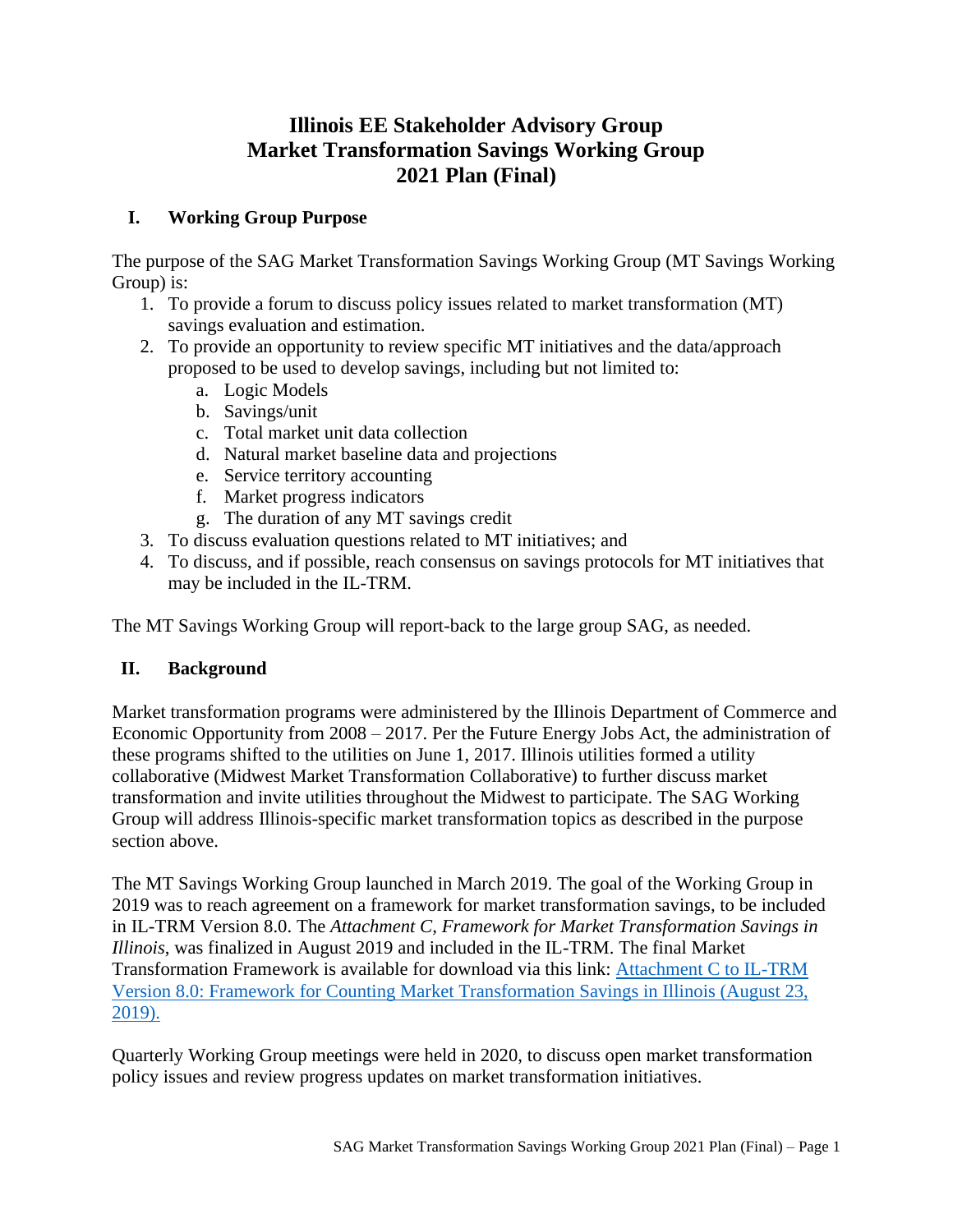### **III. 2021 Working Group Goals**

MT Savings Working Group Goals in 2021 include:

- 1. Provide a forum for utilities to update interested stakeholders on the progress of market transformation initiatives;
- 2. Provide a forum for stakeholders to raise market transformation ideas for consideration by Illinois utilities;
- 3. Finalize open market transformation policy questions, if needed; and
- 4. Discuss and if possible, reach agreement on how utilities may claim savings from market transformation initiatives.

#### **IV. Coordination with Annual IL-TRM Update Process**

The Illinois TRM update process for IL-TRM Version 10.0 begins in spring 2021. Any final revisions to the IL-TRM Version 10.0 *Attachment C: Framework for Counting Market Transformation Savings in Illinois*, including consensus savings protocols for market transformation initiatives, must be submitted to the IL-TRM Administrator no later than September 1, 2021.

To ensure transparency for SAG MT Savings Working Group activities, if the IL-TRM Attachment C Framework referenced above requires revision in 2021, the final draft Attachment C Framework will be circulated to SAG for final review and comment before the final version is submitted to the IL-TRM Administrator.

#### **V. Working Group Website**

The SAG website includes a page dedicated to the MT Savings Working Group, available at: [https://www.ilsag.info/mt\\_savings\\_working\\_group/](https://www.ilsag.info/mt_savings_working_group/)

#### **VI. Participation**

MT Savings Working Group participation is open to all interested SAG participants, unless a topic may present a financial conflict of interest or when consensus resolution is needed, such as finalizing savings protocols for specific market transformation initiatives and finalizing policy issues. SAG participants are invited to self-select into the Working Group.

#### **VII. Schedule**

Meetings of the MT Savings Working Group in 2021 are outlined below. Quarterly Working Group meetings are planned. The schedule is subject to change pending feedback from Working Group participants. Additional meetings will be scheduled as needed.